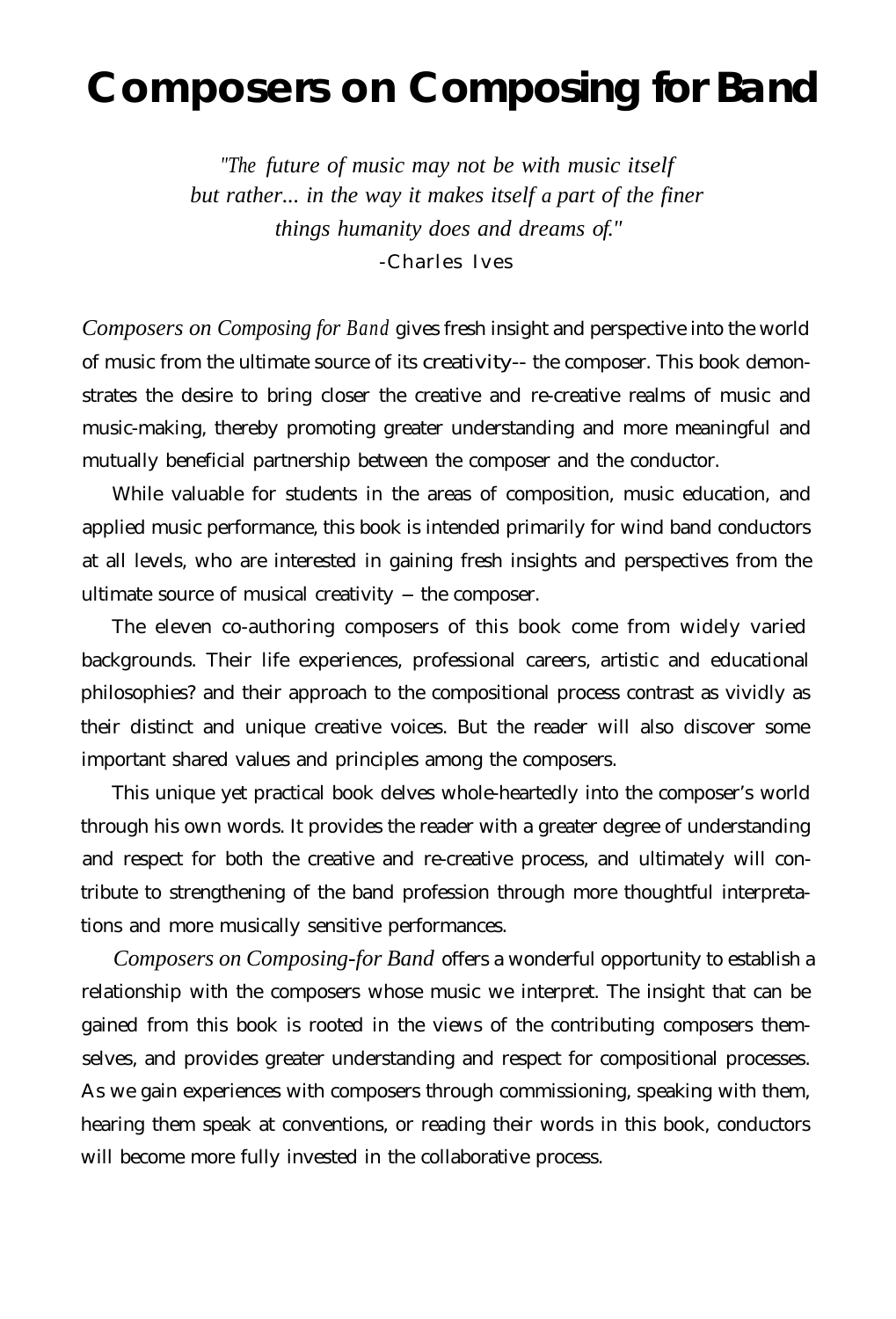*"Valuable and fascinating reading for musicians at all levels"* -Mallory Thompson, from the Foreword

# **Selected Excerpts from Each Chapter**

#### **A. Biographical Information**

"In 1940, I met the Czech composer Jaroslav Ridky and took lessons from him in theory and composition. It was through his incredible belief and encouragement that I entered the Prague Conservatory. Professor Ridky may have believed in some of my abilities, but as I have realized, he wanted to save me from going to work in the ammunition factory in Dresden, Germany." \*

- Karel Husa

\* Dresden was completely destroyed in an Allied bombing raid in February of 1945.

#### **B. The Creative Process... How a Composer Works.**

"Most of the time I cannot escape a tedious and often painful embryonic phase. *Blue Shades* was one such work. It took months of sketching, writing, destroying, and rewriting before it finally revealed itself to me, and then the final decisions seemed so obvious. It was like making a long, tortuous journey to find what was right under my nose."

-Frank Ticheli

"Like all people, I watch world events on television. I see the space shuttles from Cape Canaveral from our windows and meditate on our both incredibly beautiful and utterly cruel world on our one of billions of planets.... It is hard not to bring some of these pictures into my music.?'

- Karel Husa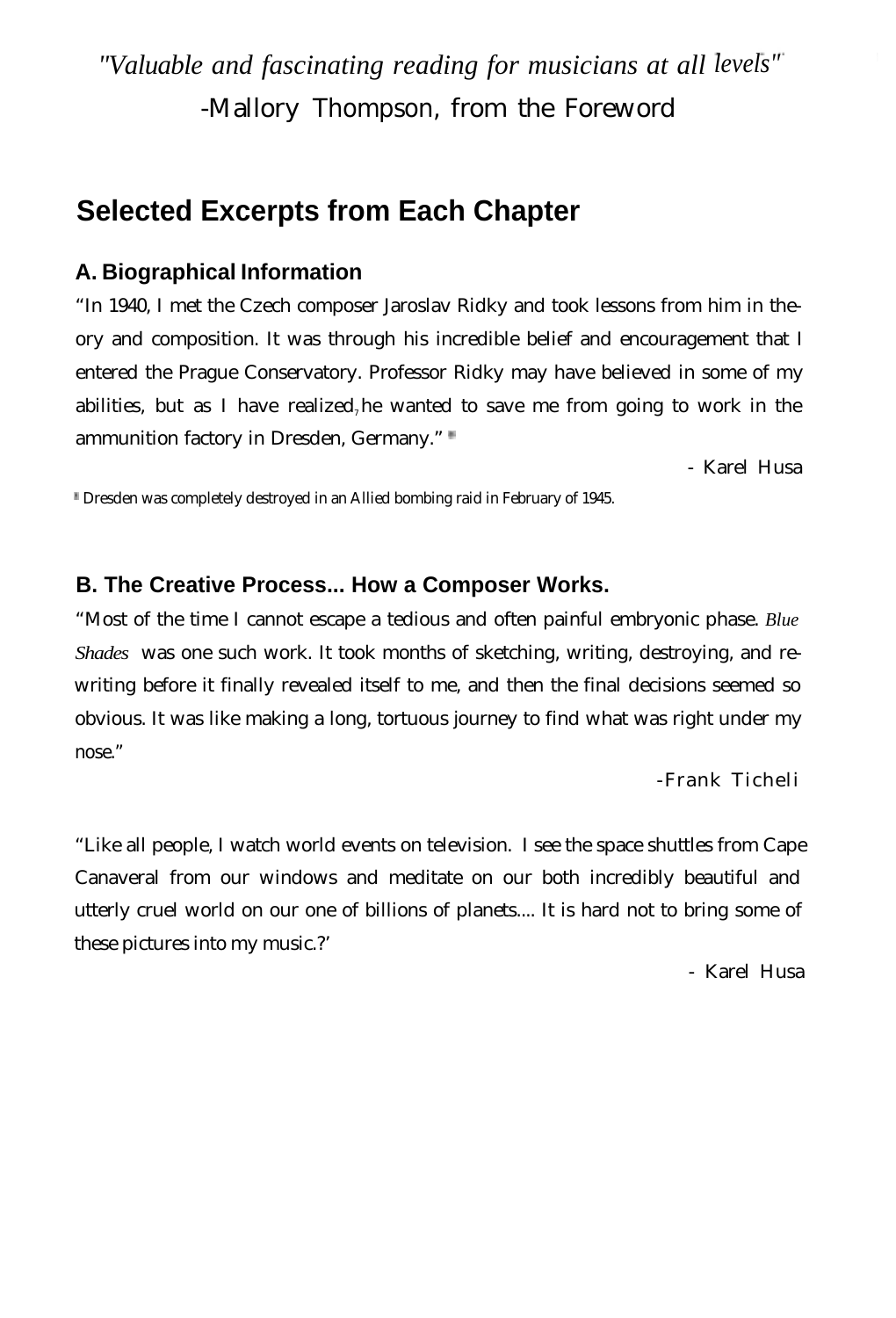#### **C. Orchestration**

"The potential for passion within a score lies waiting to be unlocked. Composers sense the passion in the moment they're creating and hope for its realization. However, this music lines in lifeless ink on paper until it's infused with passion from the conductor and performers alike."

-Timothy Mahr

## **D. Views from the Composer to the Conductor -Pertaining to Score Study and Preparation**

"It seems like every time I attend a conducting clinic, the lecturer invariably prefaces all other remarks with "Know the score." Then they immediately go about their way, talking about gestures, facial expressions, and heaven knows what all. These moments make me think of what my college orchestra conductor, George Lawner, was taught by Rafael Kubelik: that "Bad conductors practice gestures. Good conductors study scores!"

-James Barnes

"The entirety of the piece has to be considered when determining the composer's intent. What is the real meaning behind the piece? What is the message? What do I want to say to the audience through my interpretation of this piece? Just as it is when you are traveling, there are significant elements of each experience that lend color and meaning to your journey. It is up to the conductor to make each of these "places" a special experience for the performer and the listener."

-Robert Sheldon

# **E. The Relationship Between the Composer and the Commissioning Party.**

"It is my belief that the commissioning process is one of the most important aspects in the creation of quality works for band. This activity is especially crucial at the school band level. Consortium commissions are an inexpensive way to be involved in the process. Through commissioning, the ensemble has the opportunity to contribute quality literature to the existing repertoire while having an individual interaction with a living composer."

-Jack Stamp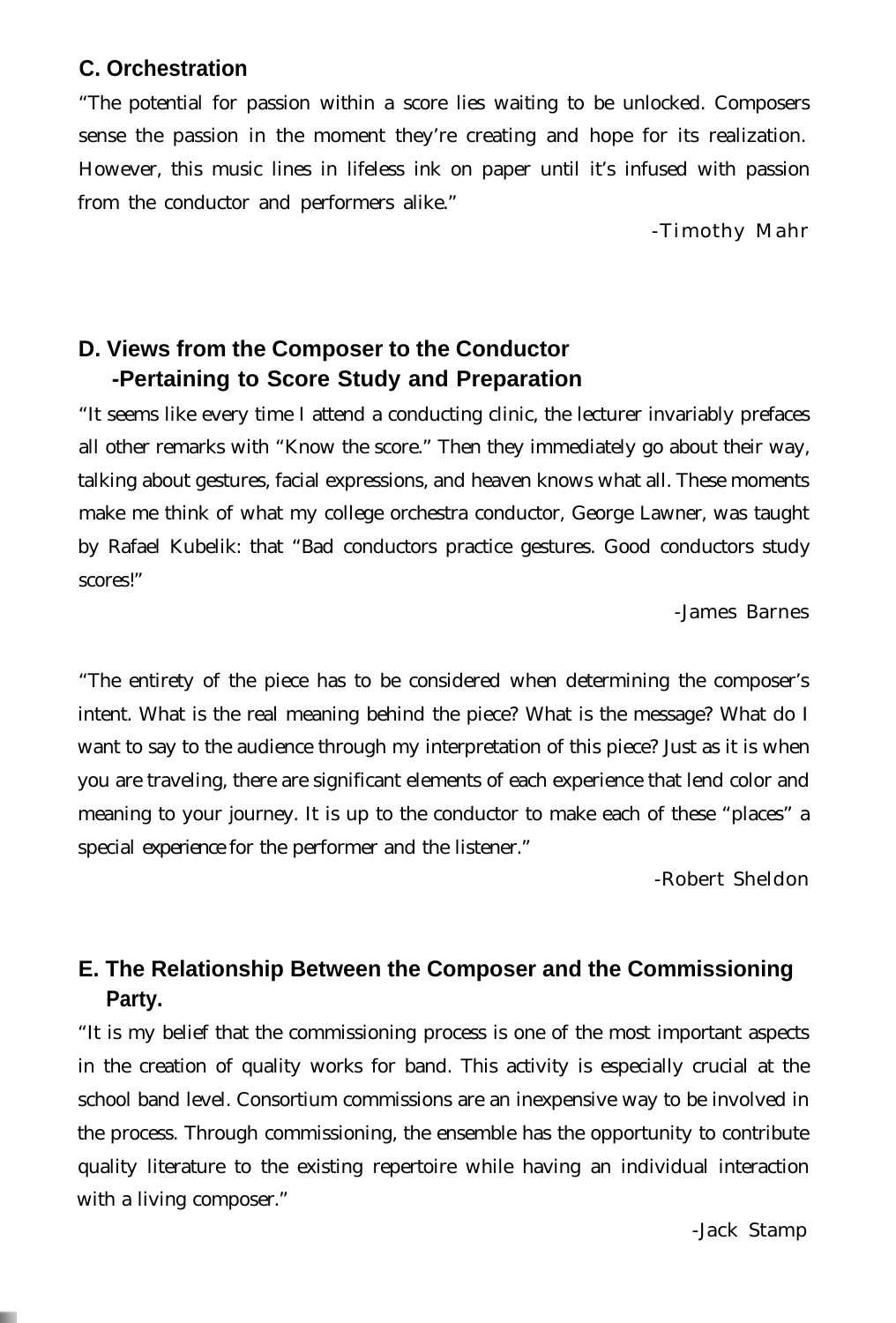# **F. Views on the Teaching of Composition and How to Mentor the Young Composer**

"My greatest joy as a composer has come from those particular moments when I have realized that I have created something that I know couldn't have possibly come from my head (which supposedly is filled with a vast knowledge of compositional craft)? but has come directly from my heart. As a mentor, I tell students that they should only pursue a degree in composition if the reason is that there is music inside them that they felt obligated to release."

-David Gillingham

# **G. Individuals Who Have Been Especially Influential in My Development and Career.**

"The two most influential people in my career were my mother, a pianist and singer, and my father, a French horn player. Our home always had good music, and my taste was set at an early age. Most fathers are not happy when their sons decide to major in music. My father was thrilled. He was aware of the finer things in life."

- W. Francis McBeth

"In the fall of 1965 Vaclav Nelhybel was coming to conduct two of his recent works, Trittico and Chorale with our college band. The music was big and brash, loud and gritty. They were vibrant and full of thunderings and poundings, and we couldn't wait for this man to show up on our doorstep! My classmates and I were all young and egomaniacal in those days. The first thought in our collective mind was "we're hot players and we're going to show this guy what music is all about!"

Two days later, Nelhybel walked into our band hall, stepped on the podium, lifted his arms, and as I watched that first slashing downbeat of the baton, I realized I didn't have a clue what his music was all about. I had absolutely no idea how "personal" music could be. In that one electrifying instant, I saw brutality, beauty? angst, anguish, joy? triumph, sorrow? exhilaration, devastation, despair, hope, faith...all in the eyes of one man conducting HIS music.

-David R. Holsinger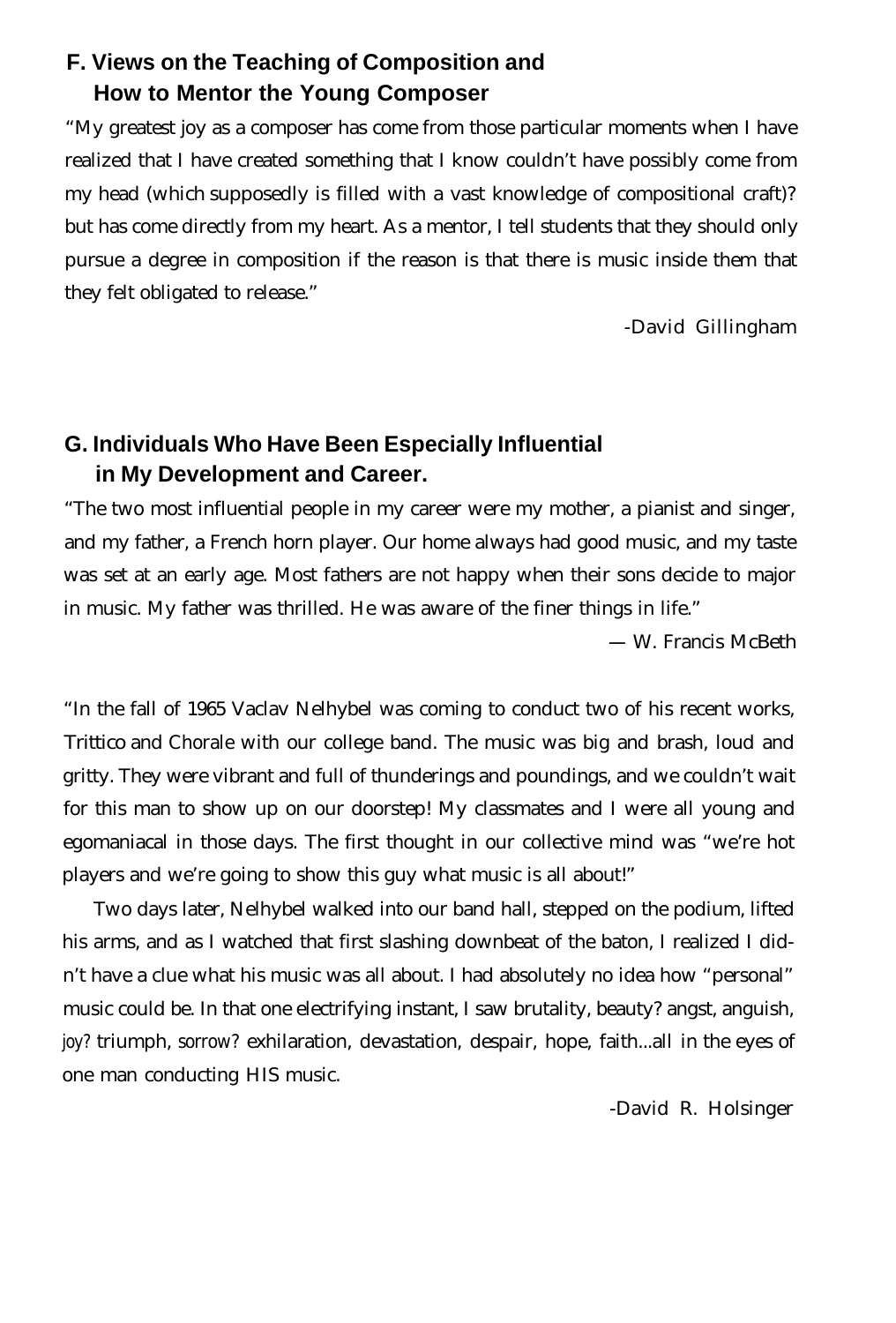## **H. Ten Works All Band Conductors at All Levels Should Study**

Of the eighty-nine works listed the following ten were sited most often:

1. Stravinsky: *The Rite of Spring*

- 2. Copland: *Appalachian Spring*
- 3. Schoenberg: *A Survivor from Warsaw*
- 4. Mozart: *Serenude No. IO in Bb (Gran Partita), K. 361*
- 5. J.S. Bach: *Six Suites for Unaccompanied Cello*
- 6. Bartok: *Concerto for Orchestra*
- 7. Beethoven: *String Quartet Opus 132*
- 8. Beethoven: *Symphony No. 3 (Eroicu)*
- 9. Brahms: *A German Requiem*
- 10. Ives: *Three Places in New England*

## **I. Ten Composers Whose Music Speaks in Especially Meaningful Ways**

Of the fifty-six composers listed the following ten were sited most often.

- 1. Beethoven
- 2. Copland
- 3. Mozart
- 4. Stravinsky
- 5. Bartok
- 6. J.S. Bach
- 7. Ives
- 8. Barber
- 9. Britten
- 10. Debussy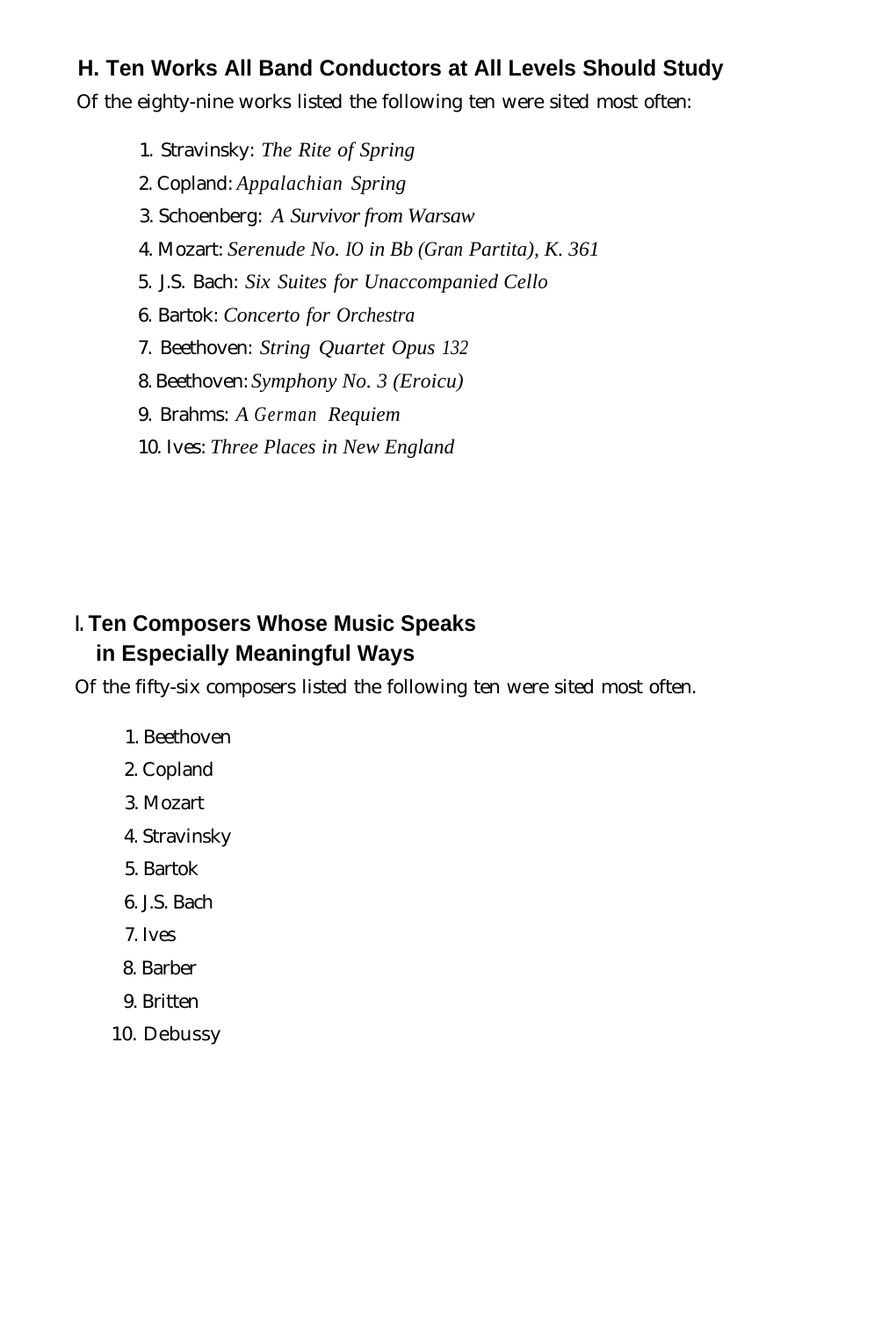#### **J. The Future of the Wind Band**

"The establishment of America's first, full-time (52-week season) professional wind band is a symbolic and moral imperative. The creation of this enterprise will also prove to be an important first step of taking action to correct the moral dilemma of there being so few available, meaningful employment opportunities for the legions of outstanding players graduating from leading colleges, universities and conservatories. Formation of an enterprise of this magnitude will require extraordinarily innovative design and visionary leadership. This endeavor could prove to be perhaps the single most important legacy my generation can leave to the wind band profession.

We must find ways to increase minority student participation in school band programs. There are tragically few African American and Hispanic American children participating in school band programs. The ethnic and racial make-up of the American mosaic is changing rapidly and we must address these imbalances now, if the band is to remain at all relevant to our changing society."

-Mark Camphouse

#### **K. Other Facets of Everyday Life**

"I read whenever I can. Poetry and fiction are my main interest, but I also read books on music, cinema, wine and food, travel, sports, and socialism. I am a great fan of serious movies, which consider to be the greatest of all art forms. In the warm months I grow organic vegetables in the backyard garden. On my sixteen-foot sailboat *Tom Cat* , many of my compositions first floated into my head during long sails. I recommend sailing to all composers and musicians."

-Timothy Broege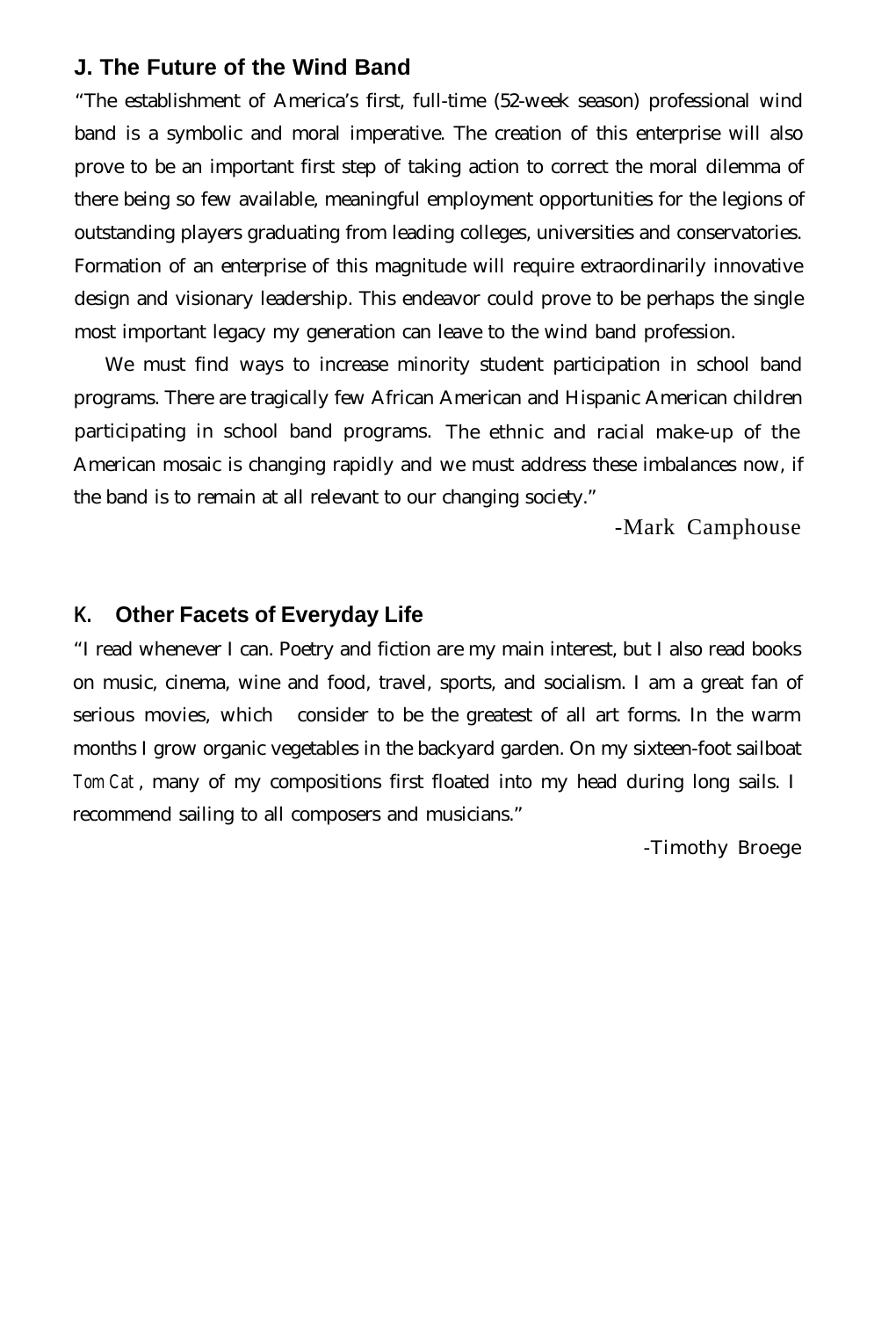# **Clinician Biographies**

A product of the rich cultural life of Chicago, composer-conductor Mark Camphouse received his formal musical training at Northwestern University. He began composing at an early age, with the Colorado Philharmonic premiering his *First* **Symphony** at age 17. His works for wind band are published by Kjos, Southern and TRN music companies.

They have received widespread critical acclaim and are performed frequently here and abroad. Many may be heard on the Albany, Citadel and Summit labels. Mr. Camphouse has served as guest conductor, lecturer and clinician in 38 states, Canada and Europe. He is an elected member of the American Bandmasters Association and serves as coordinator of the National Band Association Young Composer Mentor Project. Mr. Camphouse is Professor of Music and Director of Bands at Radford University in Virginia, a position he has held since 1984. In 1991, he received the Dedmon Award for Professorial Excellence - Radford University's highest faculty honor. Virginia Governor Mark Warner recently presented Professor Camphouse with a 2002 Outstanding Faculty Award, sponsored by the State Council of Higher Education for Virginia - the Commonwealth's highest honor for faculty at Virginia's colleges and universities for demonstrated excellence in teaching, research, and public service.

**W. Francis McBeth's** higher education was received at Hardin-Simmons University where he studied composition with Macon Sumerlin, the University of Texas, where he studied with Kent Kennan and James Clifton Williams, and the Eastman School of Music where he studied with Bernard Rogers and Howard Hanson. Dr. McBeth was Professor of Music, Resident Composer and Chairman of the Theory-Composition Department at Ouachita University in Arkadelphia, Arkansas. He held this position from 1957 until his retirement in 1996. Upon his retirement he was appointed Trustee's Distinguished University Professor. He was conductor of the Arkansas Symphony Orchestra in Little Rock for many years until his retirement in 1972, where-upon he was elected Conductor Emeritus. The most outstanding of his awards have been the Presley Award for outstanding bandsman at Hardin-Simmons University in 1954, the Howard Hanson Prize at the Eastman School of Music for his *Third Symphony* in 1963, recipient of the ASCAP Special Award each consecutive year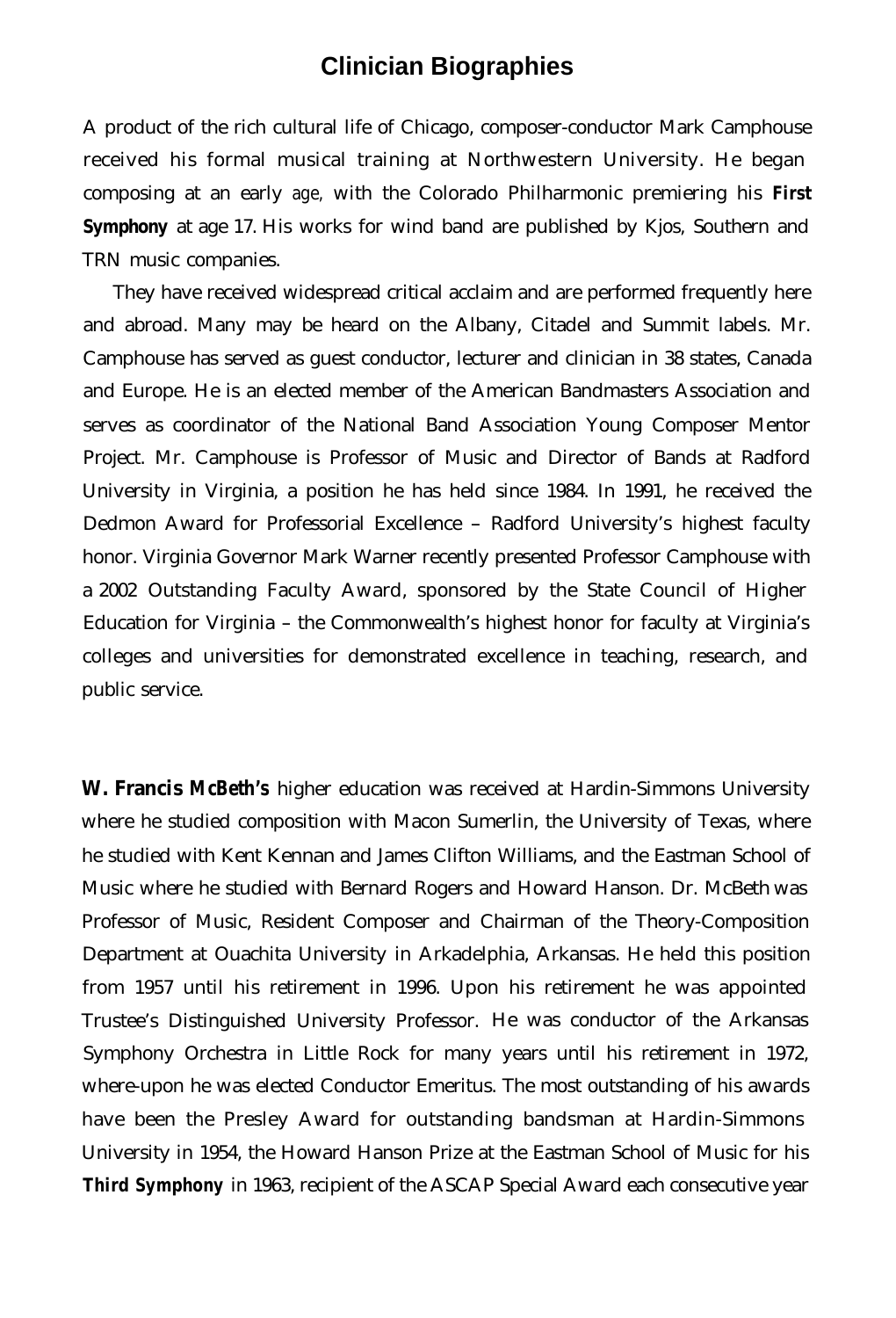from 1965 to present, the American School Band Directors Association's Edwin Franko Goldman Award in 1983, elected Fellow of the American Wind and Percussion Artists by the National Band Association in 1984, National Citation from Phi Mu Alpha Sinfonia fraternity in 1985, Phi Mu Alpha Sinfonia's Man of Music in 1988, Kappa Kappa Psi's National Service to Music Award in 1989, Mid-West International Band and Orchestra Clinic's Medal of Honor in 1993, John Philip Sousa Foundation's Sudler Medal of Honor in 1999 and Past President of the American Bandmasters Association. In 1975 Dr. McBeth was appointed Composer Laureate of the State of Arkansas by the Governor.

**Frank Ticheli** received his master's and doctoral degrees in composition from the University of Michigan where he studied with William Albright, George Wilson, and Pulitzer Prize winners Leslie Bassett and William Bolcom. He joined the faculty of the University of Southern California's Thornton School of Music in 1991 where he is Professor of Composition. Dr. Ticheli was composer-in-residence with the Pacific Symphony Orchestra from 1991 to 1998. He is well known for his works for concert band, many of which have become standards in the repertoire. He has also gained considerable recognition for his orchestral works, with performances by the Philadelphia Orchestra, Atlanta Symphony, Detroit Symphony, and the American Composers Orchestra. Awards for his music include the prestigious Charles Ives Scholarship and Goddard Lieberson Fellowship. His twelve compositions for wind ensemble and concert band have been performed widely throughout the world and have received several awards, including the 1989 Walter Beeler Prize. Dr. Ticheli was commissioned by the students of Columbine High School in Littleton, Colorado to write *An American Elegy,* honoring and commemorating those affected by the shooting tragedy there.